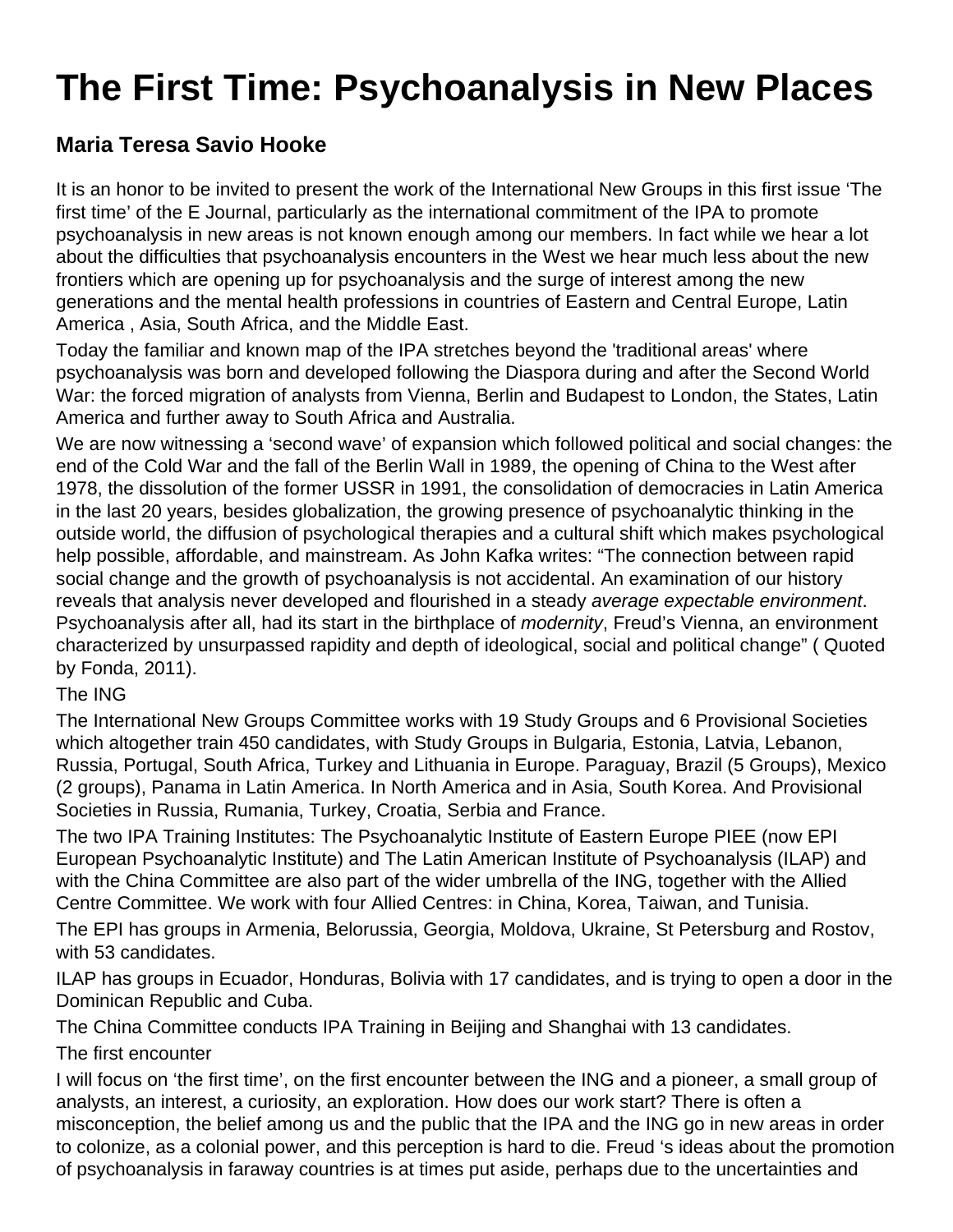risks in new movements perceived as dangerous to our known values of analytic practice and training. The reality is different: the ING is asked, we respond to a call, I believe to a complex call: a mixture of need for help and desire, the dawn of a possibility for individuation and for personal freedom, a search for identity and for how the mind works, a possibility of containment and understanding of personal suffering.

Groups have quite different beginnings which will have significant consequences on their future developments; we find some common patterns: the passion of the pioneers who trained in another country to bring psychoanalysis in their own country, the resurgence of psychoanalysis in countries where a long standing psychoanalytic tradition has been crushed by repressive regimes, groups that move away from large societies to develop training in their own cities searching to form a separate identity, groups which split from an already existing society often for ethical reasons or unsolvable conflicts. Then they contact the ING. A small committee is appointed first to assess the real possibility of development and then to follow the growth of the group: these 'Sponsors' will travel twice a year to distant places and different continents with a complex and delicate task: to facilitate, educate, mediate and guide. They will work with the new group for five, six years setting up the basis of a future psychoanalytical society: its organizational structure, training, scientific life and outreach activities.

This 'encounter' between two cultures: the local culture and the IPA culture transmitted by the Sponsors is an encounter emotionally charged: with desire, expectations, curiosity, hope, need, apprehension on the part of the local group and with commitment to psychoanalysis and its transmission on the part of the Sponsors. The emotions of the group light up the Sponsors working with them, they re-live through the enthusiasm and wish to learn of the new group the hopes and enthusiasm of their first encounter with psychoanalysis. Strong bonds develop and at times emotional storms, perhaps necessary and unavoidable engines of these projects.

It is an 'encounter' that changes both parties; we are not there to bring a closed and dogmatic psychoanalysis, it is not only a matter of introducing Freud and our great thinkers, it is more a way of thinking analytically, the recognition of the humanizing potential of psychoanalysis and of its basic universal values, its critical and secular thinking. Inevitably in this encounter there is reciprocity: we as analysts are almost forced - under the impact of different cultures, histories, social and educational practices - to re-think, review what we are used to taking for granted, our fundamental psychoanalytic tenets. But there is also the transmission of the culture and of the institutional experience of the IPA, and the transmission of a democratic system of governance. The tension between these two cultures is always there, it becomes creative tension or destructive tension depending on the groups dynamics and on the role played by the Sponsor in containing, managing, mediating, consulting, and in being able to maintain an analytic attitude in such an emotionally charged atmosphere. It is also about what Javier Garcia calls 'disrobing": our capacity - while entering new territories – to ''disassemble' modes of functioning enshrined in our institutions of origin' in order to be open to what is "psychoanalytically creative and different". (Garcia, 2011) What I have described makes the work of Sponsors one of the most challenging, interesting, rewarding and enriching in the IPA.

Experience tells us something obvious: the beginnings in every group are crucial for its future development. This is another facet of the first time, of the encounter. If we think at the areas where psychoanalysis is developing during this second wave: Eastern Europe, Latin America, East Asia, China, Taiwan, Korea, South Africa, countries who have suffered massive historical and social trauma, we understand the complexities of the work that new groups and Sponsors are facing. On the one hand we have the opening up of listening to so much human suffering, on the other the repercussions of history on the groups: trans-generational transmission of traumas and conflicts, the legacy of history, including buried (and not) ethical issues, conflicts between generations, power struggles. The attention of the Sponsors and of the ING to group dynamics has become an essential part of our work with new groups; we know by now that if not addressed at this stage these issues will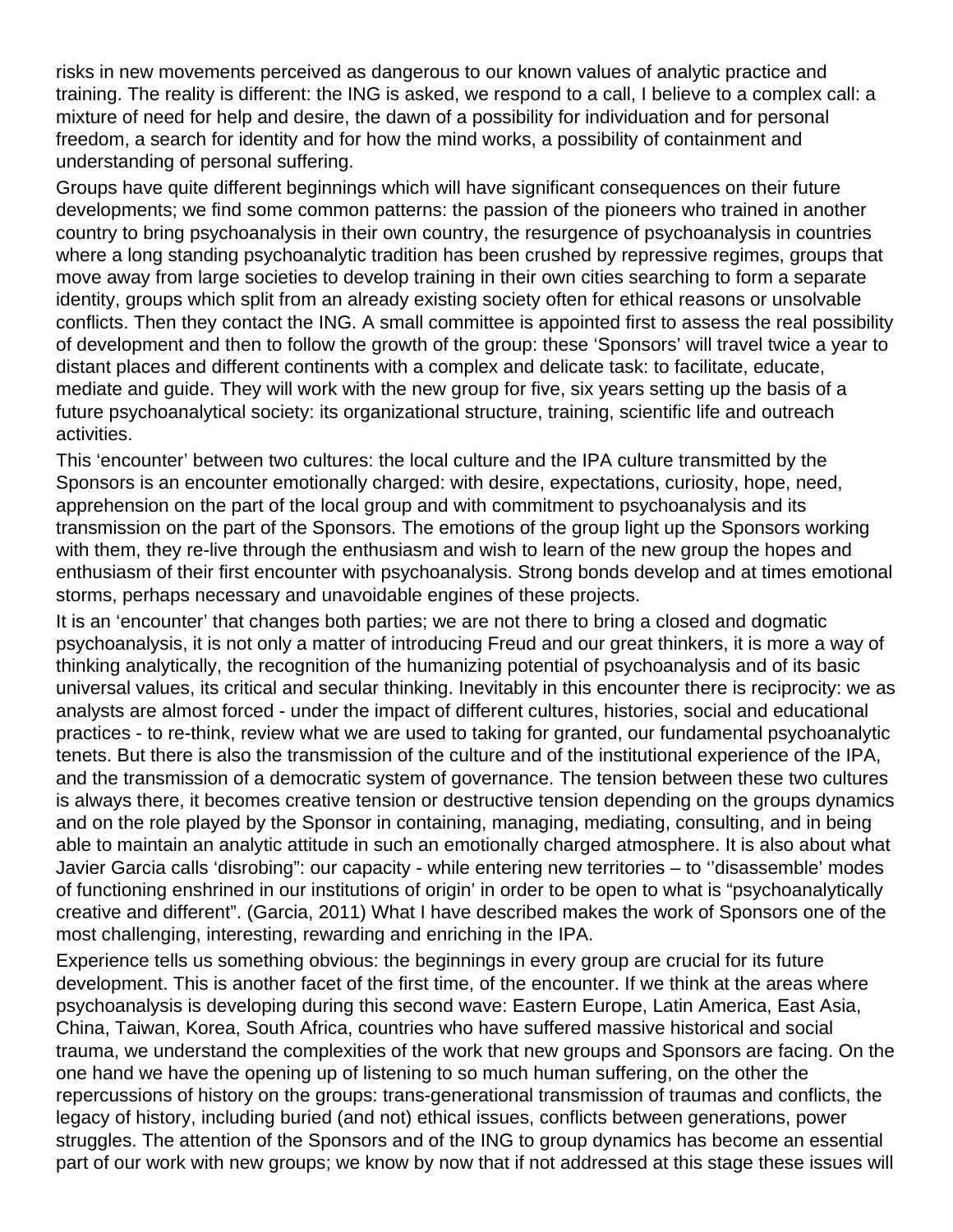continue to torment groups and create divisions and splits in the future.

## What ignites the flame?

Paolo Fonda (Fonda, 2011) has the view that the crumbling of totalitarian regimes which are oppressive, repressive but also protective creates new vulnerabilities and raises deep survival anxieties in the individual who is now looking for containment and help. In his view this opens up a space for individuation and for psychoanalysis. We are looking at a new phenomenon: the individual emerging from the group which 'enveloped' him and who is now left exposed. Fonda connects this also with the huge development of psychotherapies in the last 10 years and sees it as a new opportunity for psychoanalysis. We see something similar in China, where the Confucian philosophy of family cohesion and harmony, of duties and obligations, perhaps oppressive but secure, is being overridden by disorienting and sudden social-economic changes, by a materialistic ethos which opens a space for a search of individuation and spiritual life.

On the other hand we can also observe the pervasive influence that ideologies and political systems continue to have on groups which have developed in countries of political violence and totalitarian regimes and how these are repeated in the life of the group. (Sebek, 1996. Garcia, 2015) A complex scenario

Todays the ING operates in a much more complex and delicate scenario: we have to consider the socio/political context which in some countries is unstable, unpredictable and possibly dangerous, and where the implications for our groups and our sponsors are not always easy to evaluate. We are also facing the fact that nowaday there are very few 'new areas'. The local scene which the ING is entering is usually heavily saturated with psychotherapy organizations, psychoanalytic courses, training courses, some well qualified some less so, some in competition with the IPA. The way we enter the scene, our attitude, how we move among the intertwined net of realtionship on the territory, is extremely important and is going to affect the development of new groups and future IPA societies.

What Freud recommended in 1914 in his Papers on technique and what Bion echoed in his paper 'Notes on Memory and Desire' (quoted by M.T. Hooke, 2010) is still contemporary for us today in the encounter with the patient in the consulting room and in the encounter with another culture: an open, receptive state of mind, free of expectations, inclinations or judgment..... Both Freud and Bion recommended to the analyst to be open to the unknown, but both also understood that the dread of the unknown is something common to the human experience, common to both analyst and patient, and common also in the encounter with another culture. An open mind on our part implies also the capacity of psychoanalysis to reflect on the universality of its basic assumptions and on the possibility that these could find a home in very different cultural contexts.

The role of the Internationl New Groups is not only an administrative one, we attempt to be a container of diversities, a modulator of the dread of the unknown, a space for open dialogue where common experiences can be shared.

## REFERENCES

Fonda P. (2011) A Virtual Training Institute in Eastern Europe. IJPA 92: 695-713

Garcia J. (2011) The training of psychoanalysts in Latin American countries without IPA institutions: Antecedents, experiences and problems encountered. IJPA 92: 715-731

Garcia J (2015) The Opening of Psychoanalysis to new spaces and new cultures- Latin American perspective of the experience and future proposals (unpublished paper to be presented at IPA Boston Congress 2015)

Hooke M.T. (2013) Psychoanalysis in Asia, China, India, Japan, South Korea, Taiwan. Introduction xiii –xxvi, Karnac London 2013

Hooke M.T. (2010) The internal attitude of the analyst. From Freud's free floating attention to Bion's reverie. [http://freud.or.kr.2011](http://freud.or.kr.2011/)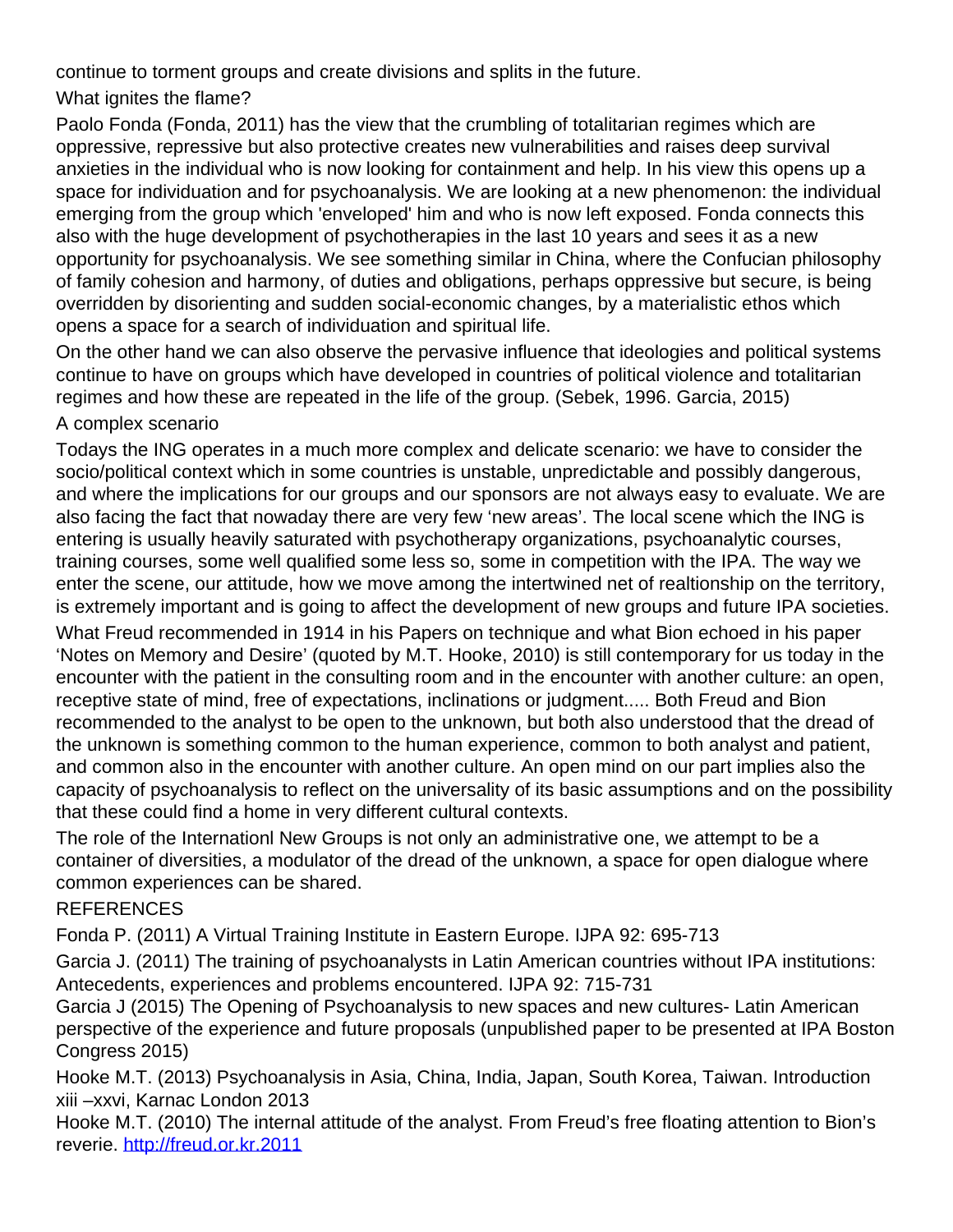Preta L. (2014) Psychoanalysis; an updated map of the psyche. The Geographies of Psychoanalysis. IPA Website

Sebek M. (1996) The Fate of the Totalitarian Object. International Forum of Psycho-Analysis 5(4): 289-294-

MTH email: mthooke@bigpond.net.au

Tema: Trabajo MTH

## **La primera vez: Psicoanálisis en nuevos lugares El trabajo de los Nuevos Grupos Internacionales (ING) María Teresa Savio Hooke**

Es un honor estar invitada a presentar el trabajo de los Nuevos Grupos Internacionales en esta primera edición "La primera vez" del E. Journal, especialmente porque el compromiso internacional de la IPA en promover el psicoanálisis en nuevas áreas no es suficientemente conocido entre sus miembros. De hecho, aunque escuchamos mucho acerca de las dificultades que encuentra el psicoanálisis en Occidente, escuchamos mucho menos acerca de las nuevas fronteras que se están abriendo para el psicoanálisis y el surgimiento de interés entre las nuevas generaciones y las profesiones de salud mental en países del Este y de Europa Central, América Latina, Asia, Sudáfrica y el Medio Oriente.

Actualmente, el conocido y familiar mapa de la IPA se extiende más allá de las "áreas tradicionales" en las que nació el psicoanálisis y que se desarrollaron durante la Diáspora durante y después de la Segunda Guerra Mundial: la migración forzada de analistas desde Viena, Berlín y Budapest hacia Londres, los Estados Unidos, América Latina y más lejos todavía, hacia Sudáfrica y Australia.

En esta época somos testigos de una "segunda ola" de expansión, que se produjo luego de cambios políticos y sociales: el fin de la Guerra Fría y la caída del Muro de Berlín en 1989, la apertura de China hacia Occidente luego de 1978, la disolución de la anterior USSR en 1991, la consolidación de las democracias en América Latina en los últimos 20 años, además de la globalización, la creciente presencia del pensamiento psicoanalítico en el mundo externo, la difusión de las terapias psicológicas y un cambio cultural que hace posible, abordable y tradicional la ayuda psicológica. Como escribe John Kafka: "La conexión entre el rápido cambio social y el crecimiento del psicoanálisis no es accidental. Un examen de nuestra historia revela que el análisis nunca se desarrolló y floreció en un ambiente medianamente esperable. Después de todo, el psicoanálisis tuvo su comienzo en el lugar de nacimiento de la modernidad, la Viena de Freud, un ambiente caracterizado por una insuperable rapidez y profundidad de cambios ideológicos, sociales y políticos" (citado por Fonda, 2011).

## La ING

El Comité de los Nuevos Grupos Internacionales trabaja con 19 Grupos de Estudio y 6 Sociedades Provisorias, que entre todos forman a 450 candidatos, con Grupos de Estudio en Bulgaria, Estonia, Latvia, Líbano, Rusia, Portugal, Sudáfrica, Turquía y Lituania en Europa. En América Latina, Paraguay, Brasil (5 grupos), México (2 grupos) y Panamá. En Norte América y en Asia, Sud Corea. Y Sociedades Provisorias en Rusia, Rumania, Turquía, Croacia, Serbia y Francia. Los dos Institutos de Formación de la IPA: El Instituto Psicoanalítico de Europa del Este (ahora EPI Instituto Europeo de Psicoanálisis) y el Instituto Latinoamericano de Psicoanálisis (ILAP) y con el Comité de China son también parte de una amplia cobertura de la ING, junto con el Comité Aliado Central. Trabajamos con cuatro Centros Aliados: en China, Corea, Taiwan y Túnez.

El EPI tiene grupos en Armenia, Bielorrusia, Georgia, Moldavia, Ucrania, San Petersburgo y Rostov, con 53 candidatos.

ILAP tiene grupos en Ecuador, Honduras, Bolivia con 17 candidatos, y está tratando de abrir una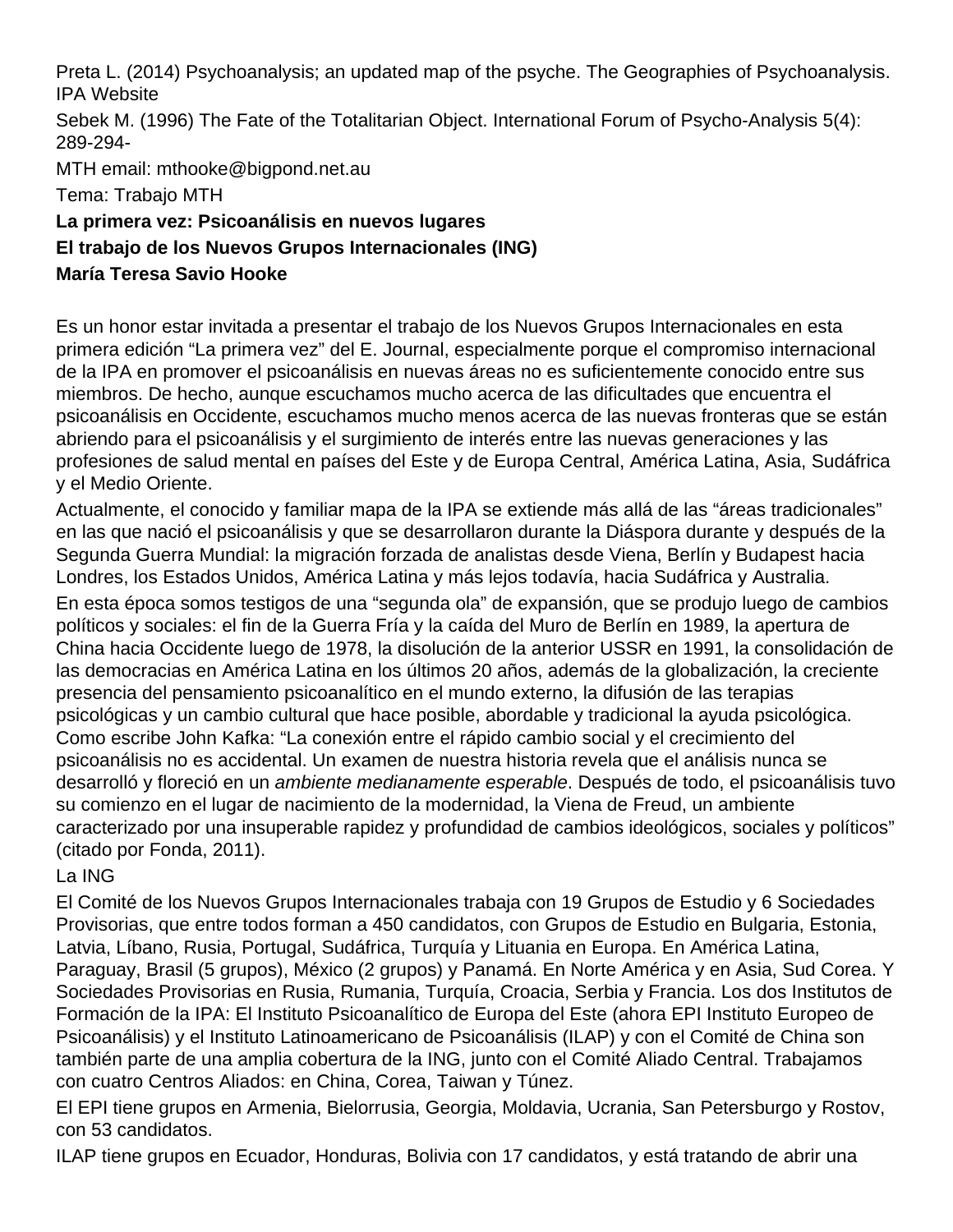puerta en República Dominicana y Cuba.

El Comité Chino conduce la formación de IPA en Beijing y Shangai con 13 candidatos.

#### El primer encuentro

Me centraré en "la primera vez", el primer encuentro entre ING y el pionero, un pequeño grupo de analistas, un interés, una curiosidad, una exploración. Cómo comienza nuestro trabajo? Con frecuencia existe entre nosotros y el público un error de concepto en el sentido de que la IPA y el ING van hacia nuevas áreas con el objetivo de colonizar, como un poder colonial, y esta percepción es difícil de cambiar. Las ideas de Freud acerca de la promoción del psicoanálisis en países lejanos a veces es dejada de lado, tal vez debido a las incertidumbres y riesgos con respecto a los nuevos movimientos percibidos como peligrosos para nuestros propios valores de la práctica y la formación analíticas. La realidad es diferente: el ING es llamado, nosotros respondemos a este llamado, creo que a un llamado complejo: una mezcla de necesidad de ayuda y deseo, el comienzo de una posibilidad para la individuación y la libertad personal, una búsqueda de identidad y por cómo funciona la mente, una posibilidad de contención y comprensión del sufrimiento personal. Los grupos tienen muy distintos comienzos, los que tendrán significativas consecuencias en sus futuros desarrollos; encontramos algunos patrones comunes: la pasión de los pioneros que se forman en otros países para luego llevar el psicoanálisis a su propio país, el resurgimiento del psicoanálisis en países en los que una larga tradición psicoanalítica había sido aplastada por regímenes represivos, grupos que se separan de sociedades grandes para desarrollar la formación en sus propias ciudades buscando formar una identidad separada, grupos que se dividen de una sociedad ya existente a veces por motivos éticos o conflictos insolubles. Entonces se contactan con ING. Primero se forma un pequeño comité para evaluar la posibilidad real de desarrollo y luego el seguimiento del crecimiento del grupo: estos "sponsors" viajarán dos veces por año a lugares distantes y diferentes continentes con una compleja y delicada tarea: facilitar, educar, mediar y guiar. Trabajarán con el nuevo grupo durante cinco, seis años estableciendo las bases de la futura sociedad psicoanalítica: su estructura organizacional, formación, vida científica y actividades de difusión.

Este "encuentro" entre dos culturas: la cultura local y la cultura de la IPA, transmitida por los Sponsors es un encuentro cargado emocionalmente: con deseo, expectativas, curiosidad, esperanza, necesidad, aprehensión por parte del grupo local y con compromiso hacia el psicoanálisis y su transmisión por parte de los sponsors. Las emociones del grupo reavivan el trabajo con ellos, reviven a través del entusiasmo y el deseo de aprender del nuevo grupo las esperanzas y el entusiasmo de sus primeros encuentros con el psicoanálisis. Se desarrollan fuertes lazos y a veces tormentas emocionales, a veces motores necesarios e inevitables de estos proyectos.

Es un "encuentro" que cambia ambas partes; no estamos allí para transmitir un psicoanálisis cerrado y dogmático, no es solo una cuestión de introducir a Freud y a nuestros grandes pensadores, es más una forma de pensar analíticamente, el reconocimiento de una potencial humanización del psicoanálisis y sus valores básicos universales, su pensamiento crítico y secular. Inevitablemente en este encuentro hay reciprocidad: como analistas casi siempre estamos forzados, bajo el impacto de diferentes culturas, historias, prácticas sociales y educacionales, a repensar, rever aquello que estamos acostumbrados a dar por sentado, nuestros conceptos psicoanalíticos fundamentales. Pero también está la transmisión de la cultura y de la experiencia institucional de la IPA, y la transmisión de un sistema de gobierno democrático. La tensión entre estas dos culturas siempre está allí, se convierte en una tensión creativa o destructiva, dependiendo de la dinámica de los grupos y del rol jugado por el Sponsor en contener, dirigir, mediar, consultar, y en ser capaz de mantener una actitud analítica en una atmósfera tan cargada emocionalmente. Se trata también de lo que Javier García llama "desnudamiento": nuestra capacidad, mientras nos internamos en nuevos territorios, de "desensamblar" modos de funcionamiento enraizados en nuestras instituciones de origen, con el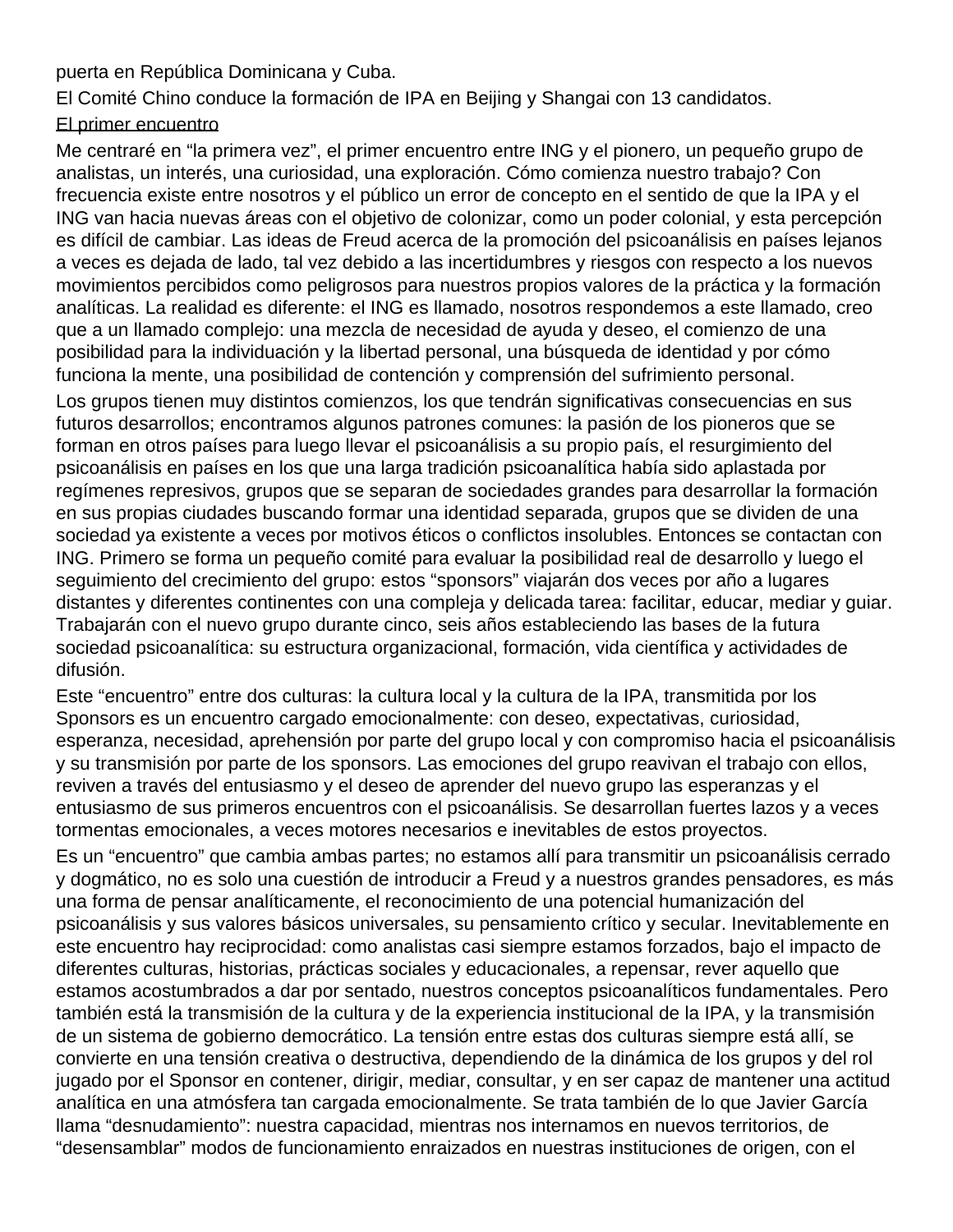objeto de estar abiertos a lo que es "psicoanalíticamente creativo y diferente". (Garcia, 2011) Lo que he descripto hace que el trabajo del Sponsor sea una de las tareas más desafiantes, interesantes, gratificantes y enriquecedoras de la IPA.

La experiencia nos dice algo obvio: los comienzos en cada grupo son cruciales para su desarrollo futuro. Esta es otra faceta de esta primera vez, del encuentro. Si pensamos en las áreas donde se está desarrollando el psicoanálisis durante esta segunda ola: Europa del Este, América Latina, Este del Asia, China, Taiwan, Korea, Sudáfrica, países que han sufrido traumas históricos y sociales masivos, entendemos las complejidades del trabajo que enfrentan estos nuevos grupos y los sponsors. Por un lado tenemos la apertura a escuchar tanto sufrimiento humano, por el otro las repercusiones de la historia en los grupos: la transmisión trans- generacional de los traumas y conflictos, el legado de la historia, incluidos aspectos éticos tanto enterrados como no ( o no ), conflictos entre generaciones, luchas de poder. La atención de los sponsors y de los ING a la dinámica de los grupos ha llegado a ser una parte esencial de nuestro trabajo con los nuevos grupos; actualmente sabemos que si en esta etapa estos temas no se encaran continuarán atormentando a los grupos y crearán divisiones y escisiones en el futuro.

#### Qué enciende la llama?

Paolo Fonda (Fonda, 2011) considera que el derrumbe de los regímenes totalitarios, que son opresivos, represivos pero también protectores, crea nuevas vulnerabilidades y hace surgir ansiedades de supervivencia en el individuo que actualmente está buscando contención y ayuda. Según su criterio, esto abre un espacio para la individuación y para el psicoanálisis. Estamos asistiendo a un nuevo fenómeno: el individuo que emerge del grupo que lo envolvía y que ahora lo deja expuesto. Fonda conecta esto también con el enorme desarrollo de las psicoterapias durante los últimos 10 años, y ve esto como una nueva oportunidad para el psicoanálisis. Vemos algo similar en China, en donde la filosofía de Confucio sobre la armonía y cohesión de la familia, deberes y obligaciones, a veces opresiva pero segura, está siendo superada por la desorientación y los repentinos cambios socio-económicos, por un ethos materialista que abre un espacio para la búsqueda de individuación y vida espiritual.

Por otro lado también podemos observar la influencia penetrante que las ideologías y los sistemas políticos continúan teniendo en grupos que se desarrollaron en países con regímenes totalitarios y con violencia política, y cómo esto se repite en la vida de los grupos. (Sebek, 1996, Garcia, 2015).

#### Un escenario complejo

Actualmente los ING operan en un escenario mucho más complejo y delicado: tenemos que considerar el contexto socio-político, que en algunos países es inestable, impredecible y posiblemente peligroso, y donde las implicaciones para nuestros grupos y sponsors no siempre son fáciles de evaluar. También enfrentamos el hecho de que actualmente hay muy pocas "nuevas áreas". La escena local en la que interviene la ING está habitualmente saturada por organizaciones psicoterapéuticas, cursos psicoanalíticos, cursos de formación, algunos bien calificados y otros menos, algunos en competencia con la IPA. La forma en que entramos en escena, nuestra actitud, la forma en que nos movemos en la red interconectada de relaciones en el territorio, es extremadamente importante, y afectará el desarrollo de nuevos grupos y el futuro de las sociedades de la IPA.

Lo que Freud recomendaba en sus trabajos de 1914 sobre técnica y lo que Bion hablaba en su trabajo "Notas sobre la Memoria y el Deseo" (citado por M.T. Hooke, 2010) todavía es contemporáneo para nosotros en el encuentro con el paciente en el consultorio y en el encuentro con otra cultura: un estado mental abierto, receptivo, libre de expectativas, inclinaciones o juicios… Ambos, Freud y Bion, recomendaban que el analista estuviese abierto a lo desconocido, pero también entendían que el miedo a lo desconocido es con frecuencia común a la experiencia humana, común a analista y paciente y común también en el encuentro con otra cultura. Una mente abierta